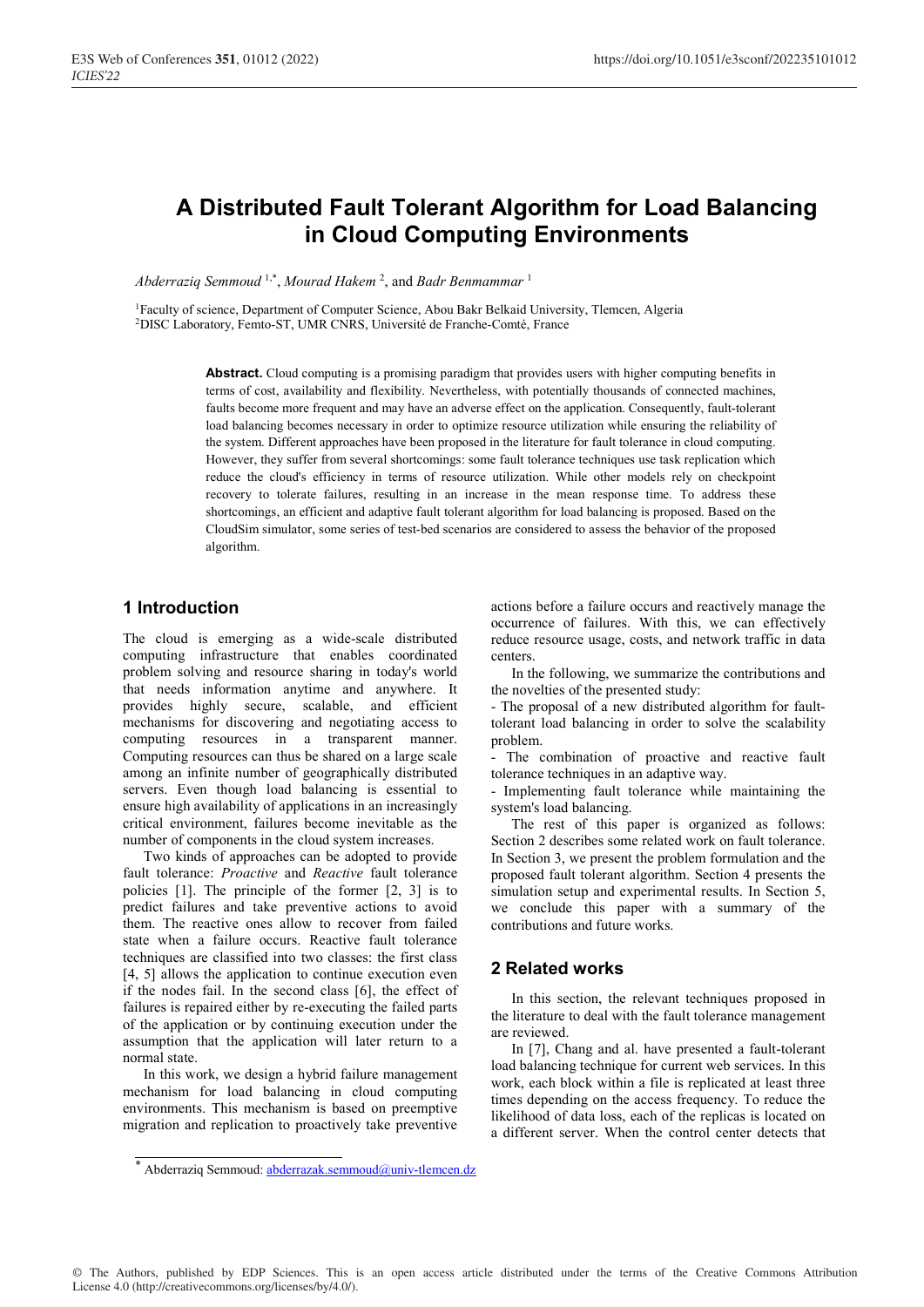the number of replicas of a block is less than three due to a network problem or a hardware failure, the control server starts immediately a new replication of the block. Fang and al. [8] combine the load balancing and the fault tolerance mechanisms in the distributed stream processing engine (DSPE) to reduce the overall resource use while preserving the system's interactivity, highthroughput, scalability and high availability. The proposed method can handle node failures and a dynamic scenario of data asymmetry based on a data level replication strategy. As the distribution of incoming flows fluctuates, the workload is rebalanced by selectively deactivating data in overloaded nodes and activating their replicas on underloaded ones to minimize migration costs. When a failure occurs, the system activates replicas of the affected data to provide rapid recovery after a failed processing task while keeping the workload balanced.

The work proposed in [9] introduces the adoption of a fault tolerance mechanism that masks the cloud server implementation with cloud selection to avoid network congestion and health monitoring. Since it can preserve the system data availability, the cloud selection is induced to prevent the network traffic. With the proposed framework, a proactive fault tolerance technique is provided and the experimental study revealed reduced overhead and energy consumption. Nirmala et al. [10] propose a new fault tolerant workflow scheduling algorithm for large scale scientific workflow applications that learns replication heuristics in an unsupervised manner. Authors propose a light weight synchronized checkpointing method to identify failed task and estimate replication count using heuristics. Different machine learning algorithms were implemented to predict failures for different type of workflow applications. In the work of Chatterjee et al. [11], a two-level fault tolerant load balancing algorithm called GBFTLB has been proposed. It considers that processors are heterogeneous and uses processor capacity to allocate the load to it. A new communication model is designed for global communication between processors in order to manage the loss of connectivity and minimize communication costs. GBFTLB can operate in asynchronous and synchronous networks and can be applied to systems with arbitrary topologies. The GBFTLB aims to optimize the number of messages and the number of turns required simultaneously.

To minimize the communication cost induced by fault tolerance and deal with dynamic distributed platforms, the authors, in [12], propose a new collaborative checkpoint-rollback recovery scheme which takes partial snapshot of the system by using appropriate coordinations among the network's nodes. They demonstrate throw simulations, that the proposed approach is able to decrease the number of exchanged messages of the coordination process.

As reported above, unlike earlier works, this study investigate the combination of proactive and reactive fault tolerance techniques to deal with unexpected failures during the load balancing process. The objective is to take advantage of each technique in adaptive way to improve the overall performances in terms of system reliability and QoS seen by end users. To address this, we make use of Preemptive Migration and Replication in order to proactively take preventive actions before a failure occurs and then reactively avoid the impact of VM's failure. Moreover, the replication process is performed in a balanced way as we can use replicas to smooth fairly the load in the system.

# **3 The proposed RPMFT algorithm**

Let  $G(t) = (VM(t), E(t))$  be a dynamic graph representing the links between VMs. The graph is dynamic in the sense that at every unit of time *t*, some VMs can enter and leave the system. *VM(t)* is the set of virtual machines in the system at time  $t$ .  $E(t)$  is the set of bidirectional links between VMs such as *VMi* and *VMj* can send messages to each other at time *t* if and only if  $(VM_i, VM_i) \in E(t)$ . The system is considered failureprone where nodes and/or links may fail with a mean time to failure of *mttf.*  $N_i(t)$  is the set of  $VM_i$ 's direct neighbors at time *t*.

Let  $REP_{ik}(t)$  be the set of VMs receiving a the replicas of task  $T_k$  from  $VM_i$  at time *t*. The reliability of  $VM_i$  at time *t* is denoted by  $REL_i(t)$ . The main objective of the proposed fault-tolerant algorithm is to identify the right replication nodes and reduce the number of replications while maximaizing both system's reliablity and tasks' completion rate.

The presented study is essentially an extended version of the STLB algorithm [13], which was designed to tackle the problem of load balancing in cloud computing environments. It differs from the initial version in the way that it takes the fault tolerance requirement into account by combining both proactive and reactive techniques in an adaptive way. The proposed RPMFT (Replication and Preemptive Migration based Fault Tolerance) algorithm adds a powerful part to the initial version by mixing Preemptive Migration and Replication in order to proactively take preventive actions before a failure occurs and reactively avoid the effects of VM's failure. Moreover, the replication is done in balanced way as we can use task replicas to balance the load among the system. The main goal of the proposed algorithm is to ensure fault tolerance while:

- Reducing the number of replications using:

- A hybridization of proactive and reactive approaches:
- A reliability factor that depends on an adaptive confidence index.

- Choose the right replication nodes based on neighbors' load.

The feedback loop control mechanism is an essential component of proactive fault tolerance using preemptive migration (Fig. 1), where the application is constantly monitored and analyzed as preventative actions can be taken to avoid imminent application failure by preemptively migrating parts of an application away from nodes that may fail.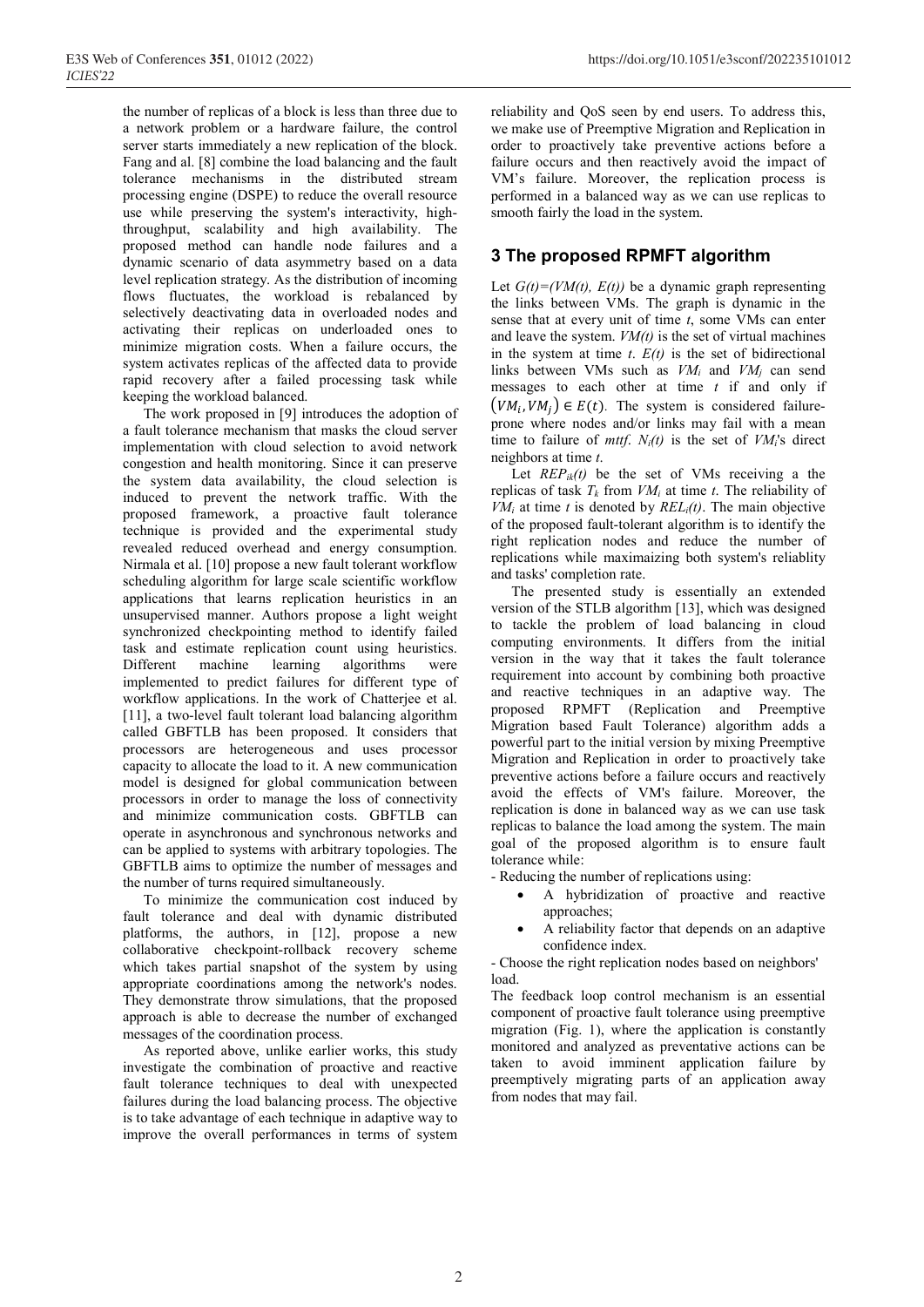

**Fig. 1.** Feedback-loop control

The reliability factor *RELi(t)* represents the health status of VM host. Once it is detected that the reliability factor does not meet an adaptive threshold called *confidence index*  $CI_i(t)$ , the VM's tasks are reallocated to other VMs. Tasks are migrated to the most underloaded neighbor to balance the load among the nodes in the system.

In addition to preemptive migration, a hybrid based approach is designed by involving characteristics of both active and passive replication. In this technique, one replica processes the requests received from clients. However, another replica handles the client request when the VM containing the primary replica becomes unreliable.

The proposed model handles faults that may occur in all available virtual machines. It tolerates faults based on reliability and load assessment to reschedule tasks to the most reliable virtual machines while preserving load balancing. As described in Algorithm 1, once a new task is received, it is replicated to the least loaded neighboring node that meets the following condition:

C:  $(VM_i \in N_i(t)) \wedge (REL_i(t) > CI_i(t))$ 

| Algorithm 1      |                                                           |  |  |
|------------------|-----------------------------------------------------------|--|--|
| 01.              | while running                                             |  |  |
| 02.              | if receive new task $T_k$ then                            |  |  |
| 03.              | $\text{REP}_{ik}(t) = \emptyset$                          |  |  |
| 04.              | Replicate $T_k$ on VM <sub>i</sub> satisfying condition C |  |  |
| 0.5 <sub>1</sub> | $\text{REP}_{ik}(t) = \text{REP}_{ik}(t) \cup \{VM_i\}$   |  |  |
| 06.              | end if                                                    |  |  |
| 07.              | if $REL_i(t) \leq CI_i(t)$ then                           |  |  |
| 08.              | for $T_m \in VM_i$ tasks set do                           |  |  |
| 09.              | if $ REF_{im}(t) =0$ then                                 |  |  |
| 10.              | Migrate $T_m$ on VM <sub>i</sub> satisfying condition C   |  |  |
| 11.              | end if                                                    |  |  |
| 12.              | end for                                                   |  |  |
| 13.              | end if                                                    |  |  |
| 14.              | end while                                                 |  |  |

When we deal with fault tolerance, a policy should be used to identify when to take actions (proactively or reactively) to ensure system reliability and scalability. In this work, a reliability factor  $REL<sub>i</sub>(t)$  is used to achieve this goal. This factor is calculated based on hardware and software satus as well as the history of the machine state. Indeed, a VM relocates tasks to its neighbors only if its reliability factor is less than a confidence index threshold *CIi(t)*.

#### **4 Performance evaluation**

The performance of the proposed algorithm is evaluated with CloudSim [14] using series of experiments. The study is conducted on sixteen data centers each consisting of five physical machines. Tasks arrive randomly with exponentially distributed service times. The simulation parameters for scenario 1 and scenario 2 are presented in Table 1.

**Table 1.** Simulation parameters.

|            | <b>Length of tasks</b>  | Number<br>of VMs | <b>Number</b><br>of tasks |
|------------|-------------------------|------------------|---------------------------|
| Scenario 1 | $104 - 8 \times 104$ MI | 100              | 200                       |
| Scenario 2 | $104 - 8 \times 104$ MI | 100              | 1200                      |

Three metrics are used to evaluate algorithm performance: the Overhead, the Completion Rate, and the Average CPU Utilization. The fault tolerance overhead is computed as follows:

$$
Overhead_{FTSTLB} = \frac{L_{RPMFT}}{L_{FFLB}} \tag{1}
$$

where  $L_{RPMFT}$  is the latency achieved by the fault tolerant algorithm, and *LFFLB* denotes the latency achieved by the fault-free version of the algorithm.

The *Completion Rate* is the number of completed tasks when failures occur, while the *Average CPU Utilization* is the third metric used to assess the algorithm's performances which is defined as:

$$
ACU = \frac{\sum_{task \in RT} CU_{task}}{|RT|}
$$
 (2)

where  $RT$  is the set of received tasks and  $CU_{task}$  is the amount of CPU usage when processing a *task*.

The time-to-failure of the machines is represented with a mathematical model that describes the probability of failures occurring over time which is called Weibull distribution. The Weibull failure rate function,  $\lambda(t)$ , is given by:

$$
\lambda(t) = \frac{\beta}{\eta} \left( \frac{t - \gamma}{\eta} \right)^{\beta - 1}, t \ge \gamma \ge 0, \beta > 0; \eta > 0 \quad (3)
$$

where  $\beta$  is the shape parameter,  $\eta$  is the scale, and  $\gamma$  is the location parameter.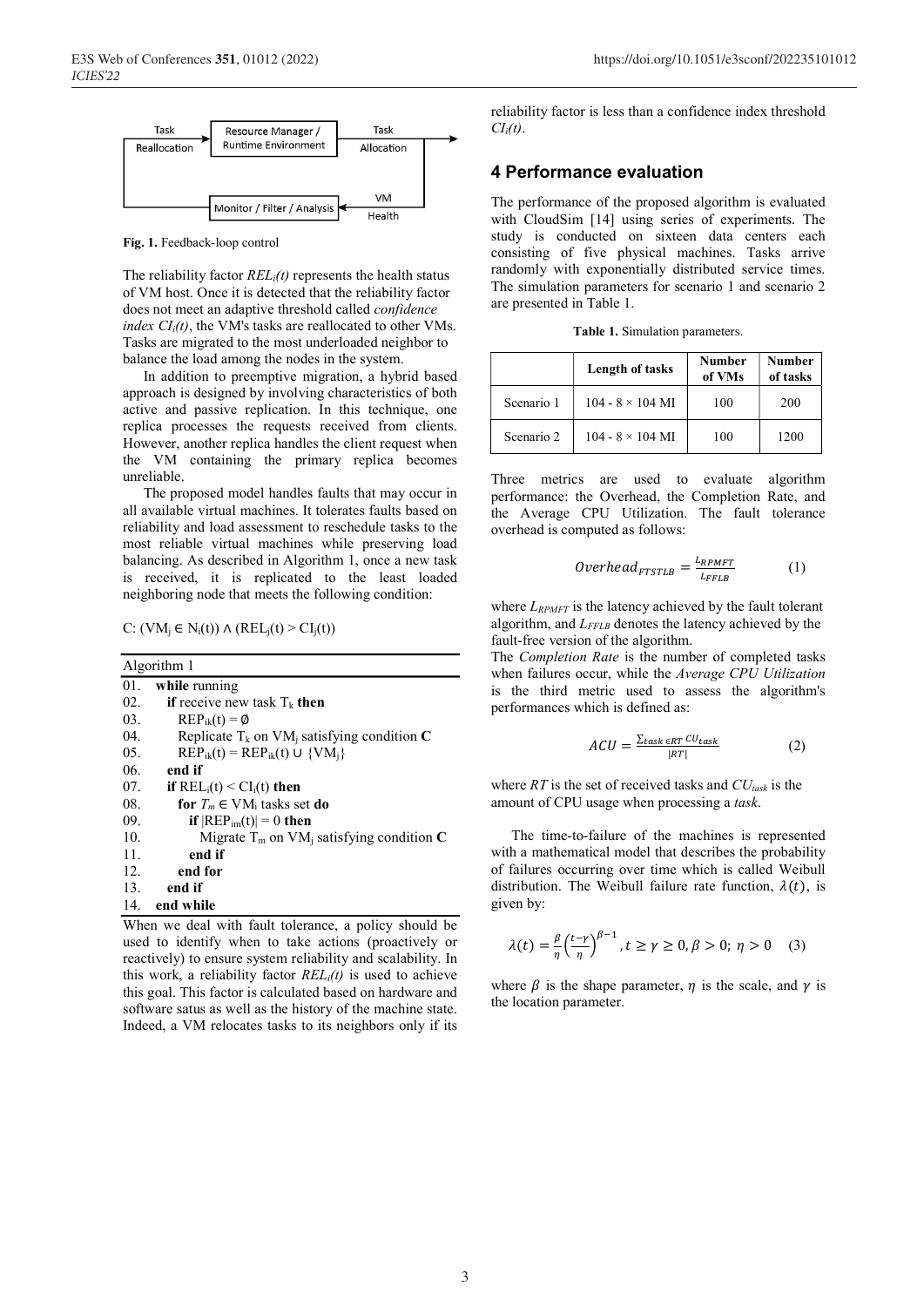

**Fig. 2.** ACF for arrival process used in the simulation (a), and (b) Average request size for every 600 requests for tasks with random length.

#### **4.1. Experiment results and analysis**

The RPMFT algorithm is simulated to explore its performance to achieve more completion rate and less overhead and average CPU utilization. The proposed algorithm was compared to the replication fault tolerance (RFT) approach in terms of completion rate.

Fig. 2(a) presents the autocorrelation function (ACF) of tasks arrival. Fig. 2(b) shows the requests size window every 600 requests for Scenario 1 and Scenario 2.

Fig. 3(a) shows a significant improvement in completion rate. However, the performance of all algorithms converge to the same completion rate when the failure rate is close to 100%. On average, we have

18% improvement of completion rate compared with the replication algorithm. The Average CPU utilization of RPMFT algorithm is higher as shown in Fig. 3(b) which is not surprising since we need more resources for task replications. We readily observe from Fig. 3(c) that the overhead decreases slightly together with the number of failures. This is due to the fact that the fault tolerance overhead is already absorbed by the increase of failure rate, which leads to a reduction in the number of completed tasks and thus to a decrease of the induced overhead. Fig. 3(d) reveals that the RPMFT algorithm reported an important number of completed tasks using replicas, especially for failure rates equal to 60%, 70% and 80%.



**Fig. 3.** Completion rate (a), Average CPU utilization (b), Overhead (c) vs. failure rate, and (d) Completed tasks origin vs. failure rate for a set of 200 tasks with random length.

<sup>\*</sup> Abderraziq Semmoud: abderrazak.semmoud@univ-tlemcen.dz